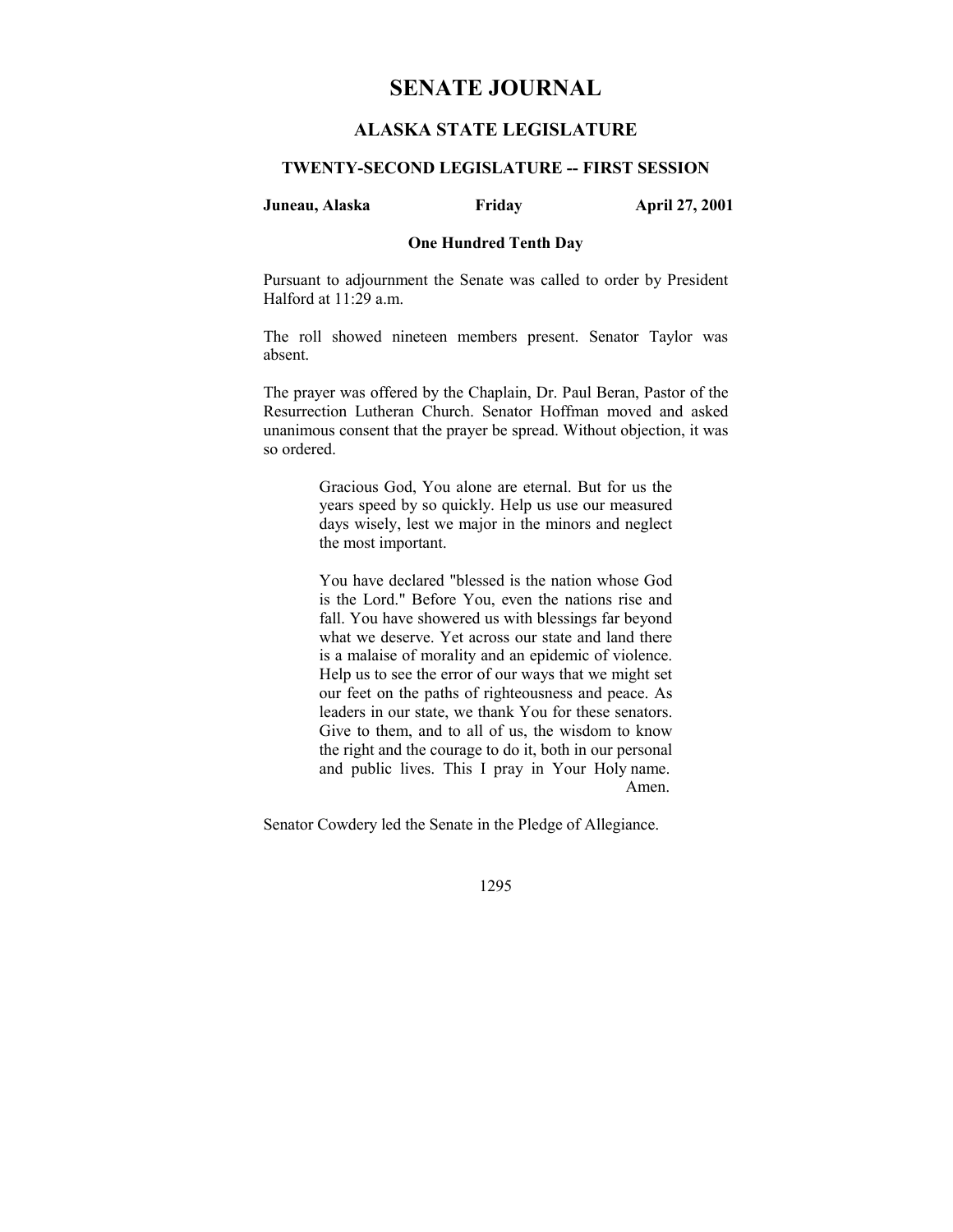# **Certification**

Senator Leman moved and asked unanimous consent that the journal for the one hundred ninth legislative day and Senate Journal Supplement No. 5 be approved as certified by the Secretary. Without objection, it was so ordered.

## **Messages from the House**

### **SB 82**

Message dated April 26 was read, stating the House passed and returned:

> CS FOR SENATE BILL NO. 82(STA) "An Act making corrective amendments to the Alaska Statutes as recommended by the revisor of statutes; and providing for an effective date."

The bill was referred to the Secretary for enrollment.

#### **HB 81**

Message dated April 26 was read, stating the House concurred in the Senate amendment to CS FOR HOUSE BILL NO. 81(FIN), thus adopting:

> SENATE CS FOR CS FOR HOUSE BILL NO. 81(FIN) "An Act extending the termination date of the Board of Dental Examiners; relating to the Board of Dental Examiners and regulation of the practice of dentistry; and relating to dental hygienists and dental assistants."

The House adopted the Legislative Letter of Intent (page 1116 of the Senate Journal).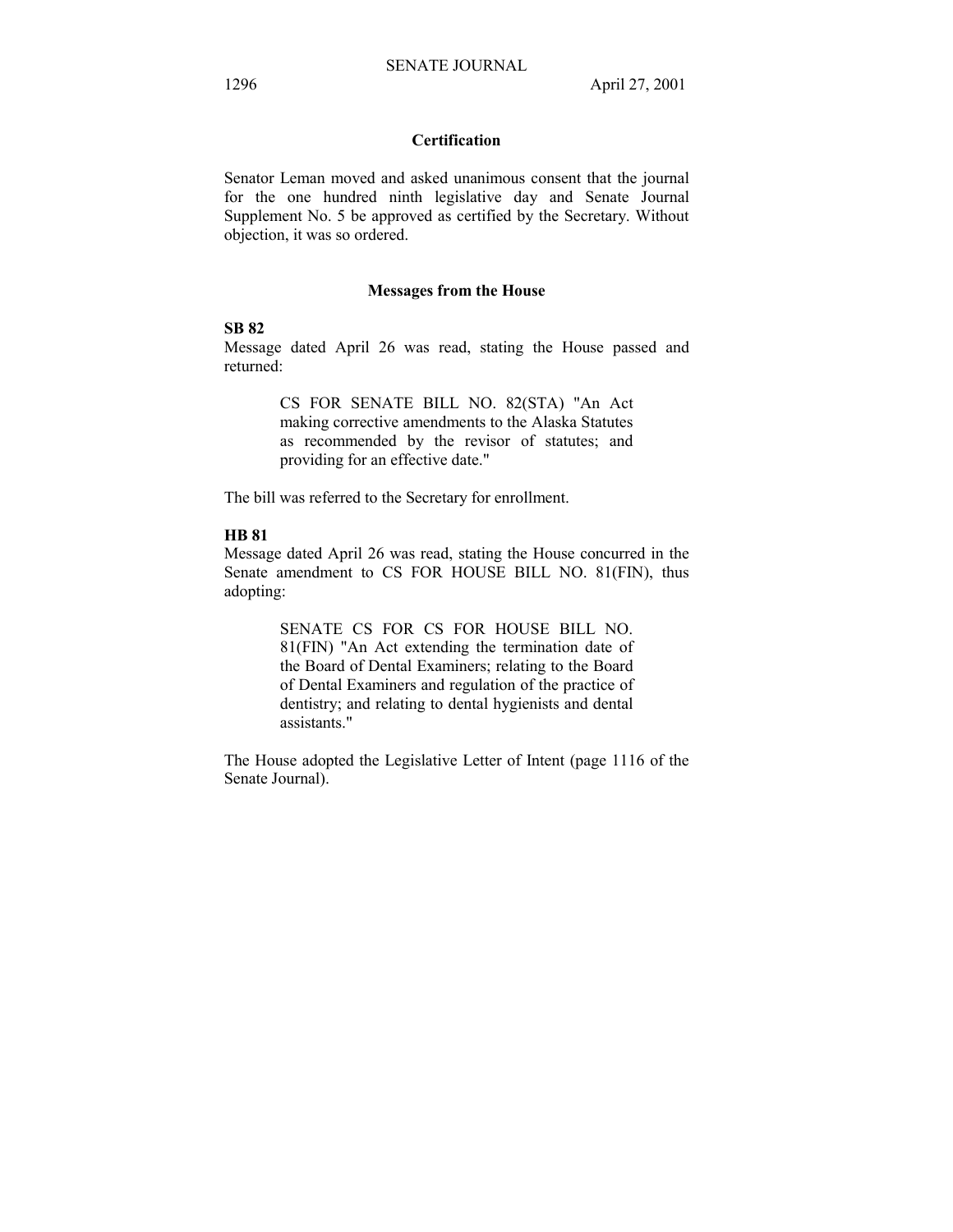# **HB 13**

Message dated April 26 was read, stating the Speaker has granted limited powers of free conference to the Conference Committee considering:

> CS FOR SPONSOR SUBSTITUTE FOR HOUSE BILL NO. 13(JUD)

and

SENATE CS FOR CS FOR SPONSOR SUBSTITUTE FOR HOUSE BILL NO. 13(RLS) "An Act relating to municipal service areas and providing for voter approval of the formation, alteration, or abolishment of certain service areas."

on the specific point as requested (page 1237 of the House Journal).

Message dated April 26 was read, stating the House passed and transmitted for consideration:

#### **First Reading and Reference of House Bills**

# **HB 142**

CS FOR HOUSE BILL NO. 142(HES) BY THE HOUSE HEALTH, EDUCATION AND SOCIAL SERVICES COMMITTEE, entitled:

> "An Act relating to the Alaska temporary assistance program; and providing for an effective date."

was read the first time and referred to the Health, Education and Social Services and Finance Committees.

#### **HB 230**

HOUSE BILL NO. 230 BY THE HOUSE LABOR AND COMMERCE COMMITTEE, entitled:

> "An Act relating to wage and hour protections for employees of the Alaska Railroad Corporation; and providing for an effective date."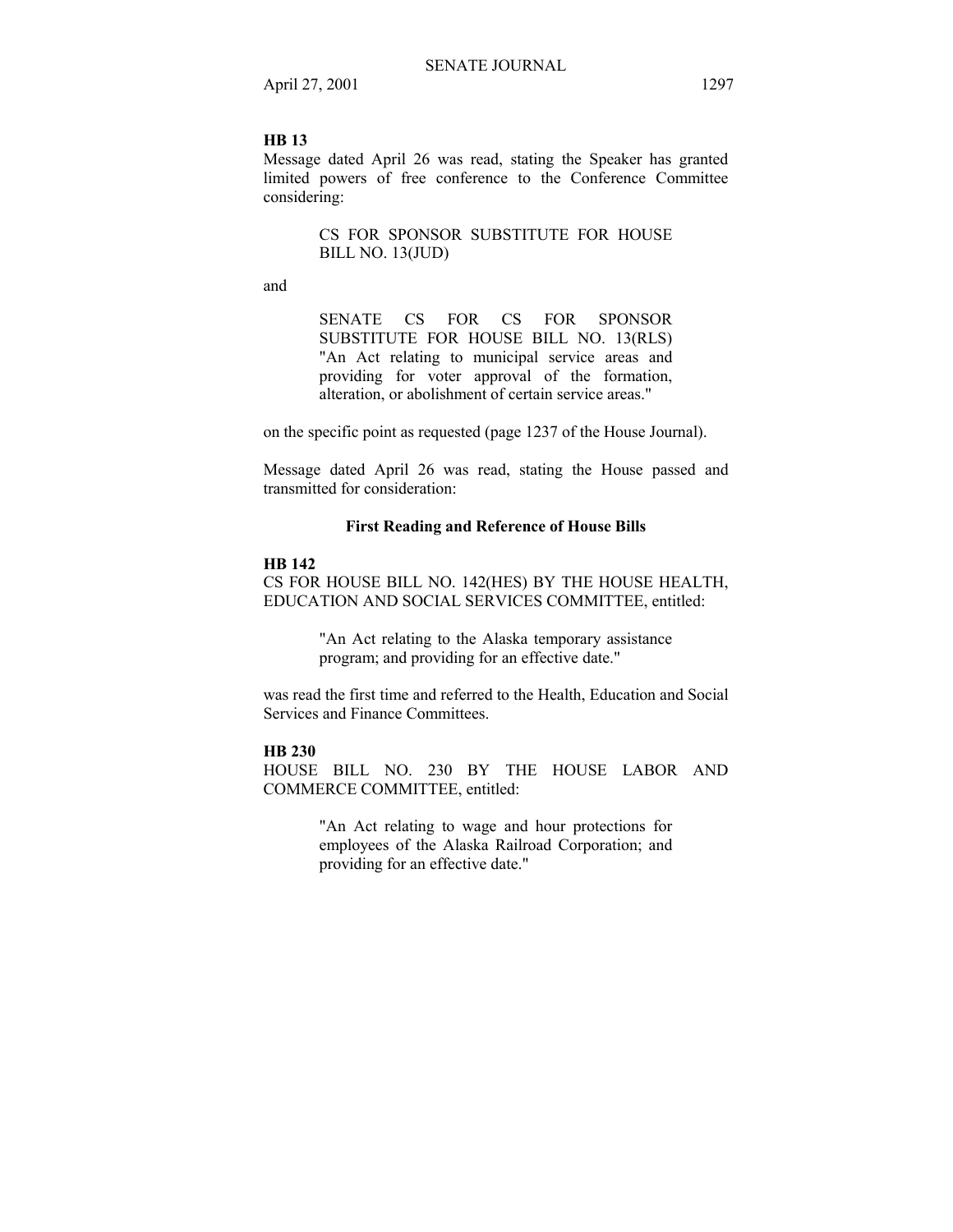was read the first time and referred to the Judiciary Committee.

#### **Communications**

The following report is on file in the Senate Secretary's Office:

State of Alaska Violent Crimes Compensation Board, Twenty-Seventh Annual Report, 2000 from Leslie D. B. Wheeler, Chairperson in accordance with AS 18.67.170

# **Standing Committee Reports**

### **SB 130**

The Transportation Committee considered SENATE BILL NO. 130 "An Act establishing the Alaska Marine Highway Authority; and providing for an effective date." Signing do pass: Senator Cowdery, Chair, Senators Taylor, Ward. Signing no recommendation: Senator Wilken.

The following fiscal information was published today: Fiscal Note No. 1, Department of Transportation and Public

**Facilities** 

The bill was referred to the Finance Committee.

# **SB 193**

The Finance Committee considered SENATE BILL NO. 193 "An Act relating to a study of the economic and social effects of the permanent fund dividend on the state" and recommended it be replaced with

> CS FOR SENATE BILL NO. 193(FIN) "An Act making a special appropriation to the Alaska Legislative Council for a study of the economic and social effects of the permanent fund dividend on the state; and providing an effective date."

Signing do pass: Senators Donley, Kelly, Cochairs, Senators Green, Austerman, Olson, Wilken, Ward, Leman. Signing no recommendation: Senator Hoffman.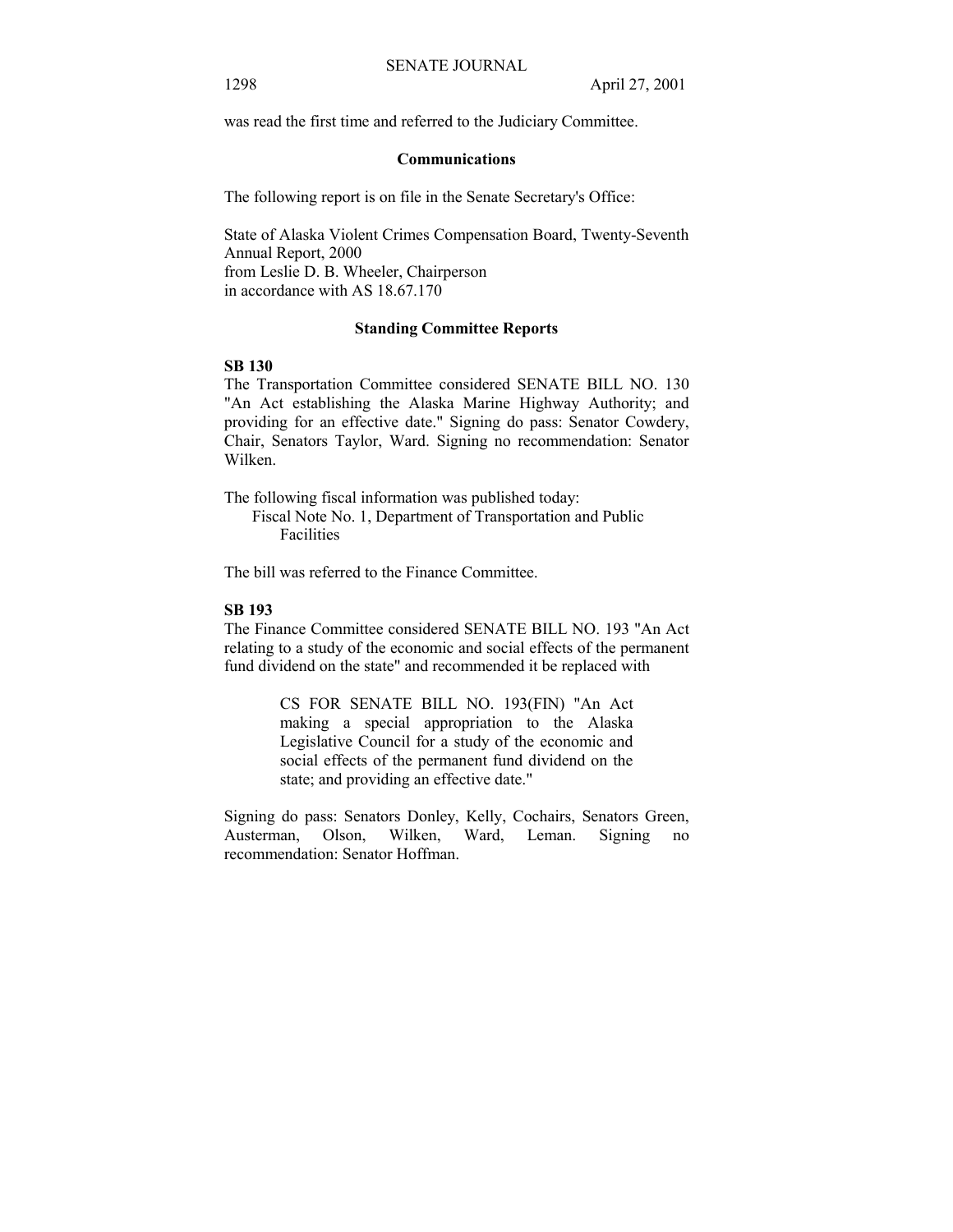The following fiscal information was published today: Fiscal Note No. 1, Legislative Affaairs Agency

The bill was referred to the Rules Committee.

The presence of Senator Taylor was noted.

#### **HB 113**

The Labor and Commerce Committee considered CS FOR HOUSE BILL NO. 113(HES) am "An Act relating to health care insurance payments for hospital or medical services; and providing for an effective date." Signing do pass: Senator Phillips, Chair, Senators Austerman, Davis, Leman, Torgerson.

The following previously published fiscal information applies:

 Fiscal Note No. 1, zero, Department of Community and Economic Development

Fiscal Note No. 3, zero, Department of Administration

The bill was referred to the Health, Education and Social Services Committee.

# **HB 121**

The Labor and Commerce Committee considered CS FOR HOUSE BILL NO. 121(L&C) "An Act relating to the issuance of qualified charitable gift annuities." Signing do pass: Senator Phillips, Chair, Senators Austerman, Davis, Leman, Torgerson.

The following previously published fiscal information applies: Fiscal Note No. 1, zero, Department of Community and Economic Development

The bill was referred to the Judiciary Committee.

# **HB 127**

The Transportation Committee considered CS FOR HOUSE BILL NO. 127(RLS) "An Act relating to aviation and to emergency equipment to be carried on aircraft" and recommended it be replaced with

> SENATE CS FOR CS FOR HOUSE BILL NO. 127(TRA)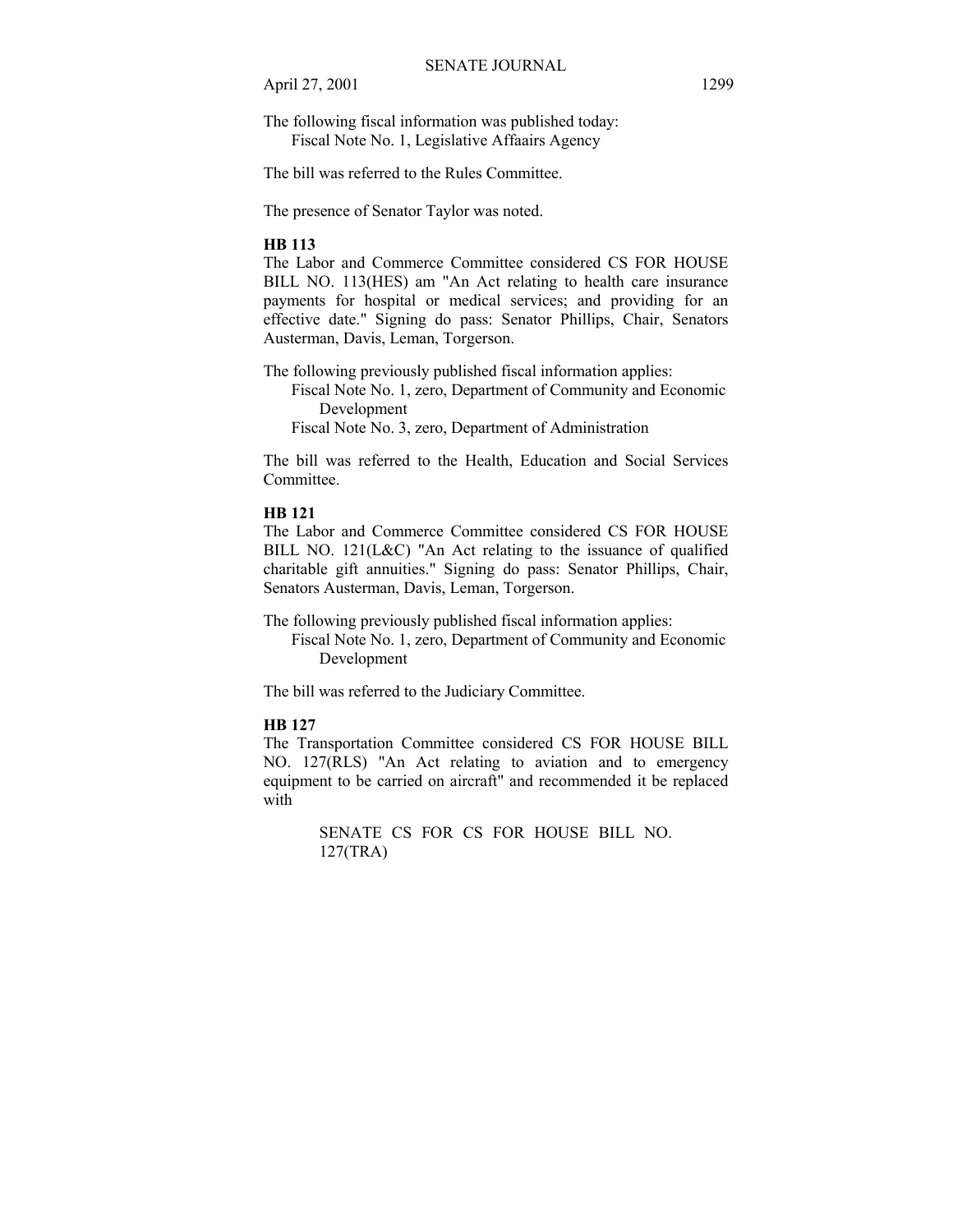Signing do pass: Senator Cowdery, Chair. Signing no recommendation: Senators Taylor, Wilken, Ward.

The following previously published fiscal information applies:

 Fiscal Note No. 1, zero, Department of Transportation and Public Facilities

The bill was referred to the Rules Committee.

#### **HB 149**

The Finance Committee considered CS FOR HOUSE BILL NO. 149(FIN)(title am) "An Act expressing legislative intent regarding correctional facility space; relating to correctional facility space; authorizing the Department of Corrections to enter into an agreement to lease facilities for the confinement and care of prisoners within the Kenai Peninsula Borough; and providing for an effective date" and recommended it be replaced with

> SENATE CS FOR CS FOR HOUSE BILL NO. 149(FIN)

Signing do pass: Senator Donley, Cochair, Senators Ward, Leman. Signing no recommendation: Senator Kelly, Cochair, Senators Green, Austerman, Hoffman, Olson, Wilken.

- The following fiscal information was published today: Fiscal Note No. 4, Department of Revenue
- The following previously published fiscal information applies: Fiscal Note No. 2, Department of Corrections

The bill was referred to the Rules Committee.

# **HB 214**

The Labor and Commerce Committee considered CS FOR HOUSE BILL NO. 214(L&C) "An Act relating to a civil action against a person under 21 years of age who enters premises where alcohol is sold or consumed." Signing do pass: Senator Phillips, Chair, Senators Austerman, Davis, Leman, Torgerson.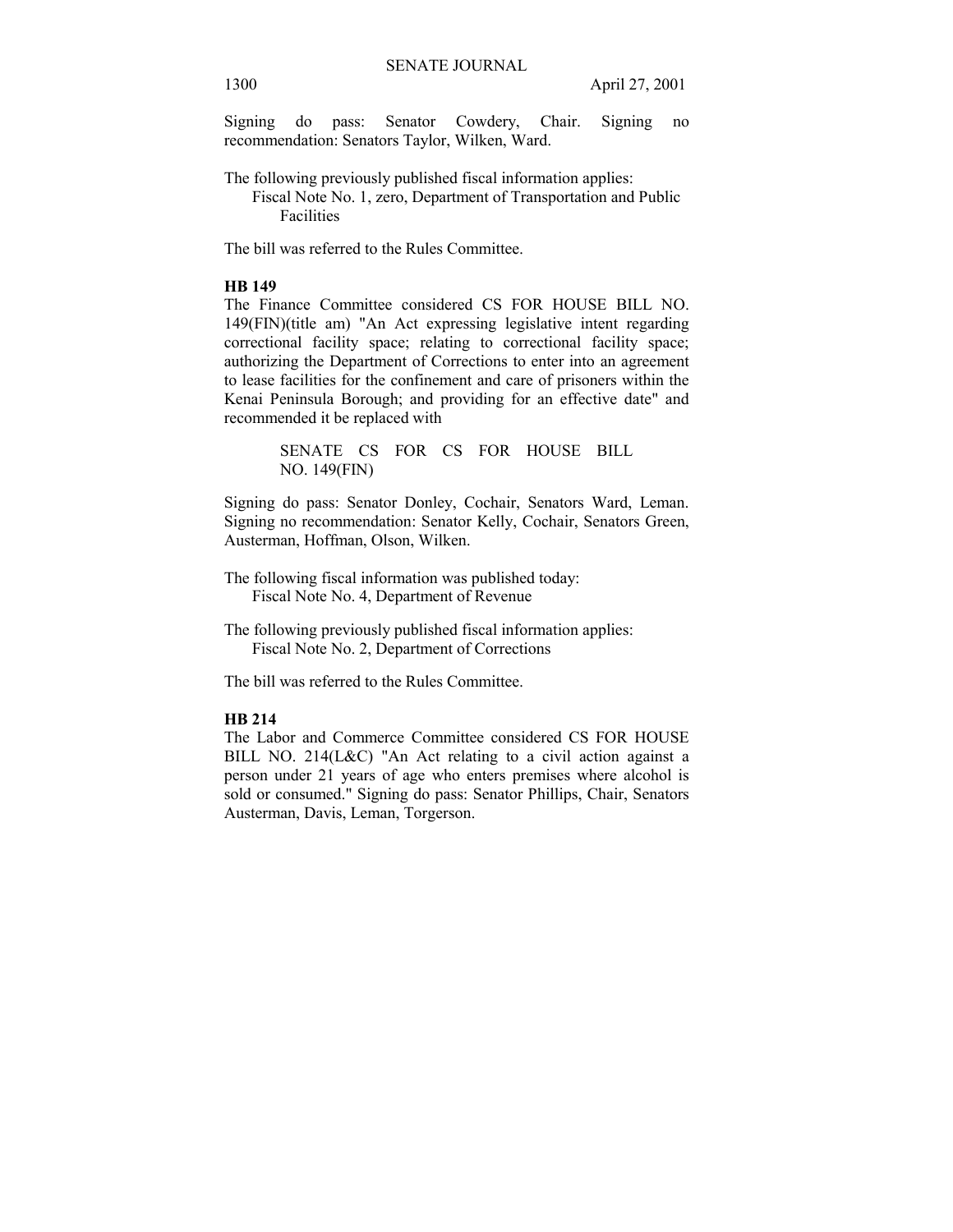The following previously published fiscal information applies: Fiscal Note No. 1, zero, Department of Revenue

The bill was referred to the Judiciary Committee.

# **SJR 27**

The State Affairs Committee considered SENATE JOINT RESOLUTION NO. 27 Relating to an Alaska National Guard Armory in Juneau. Signing no recommendation: Senator Therriault, Chair, Senator Pearce. Signing do pass: Senators Phillips, Davis.

The following fiscal information was published today: Fiscal Note No. 1, zero, Senate State Affairs Committee

The resolution was referred to the Rules Committee.

#### **SB 135**

The Rules Committee considered SENATE BILL NO. 135 "An Act relating to mental health information and records; and providing for an effective date." Signing to calendar: Senator Pearce, Chair, Senators Therriault, Cowdery, Phillips.

The bill is on today's calendar.

# **HB 72**

The Rules Committee considered HOUSE BILL NO. 72 am "An Act relating to an assistant adjutant general for space and missile defense in the Department of Military and Veterans' Affairs" and recommended it be replaced with

> SENATE CS FOR HOUSE BILL NO. 72(RLS) "An Act relating to an assistant adjutant general for space and missile defense in the Department of Military and Veterans' Affairs; and providing for an effective date."

Signing to calendar: Senator Pearce, Chair, Senators Cowdery, Phillips, Therriault.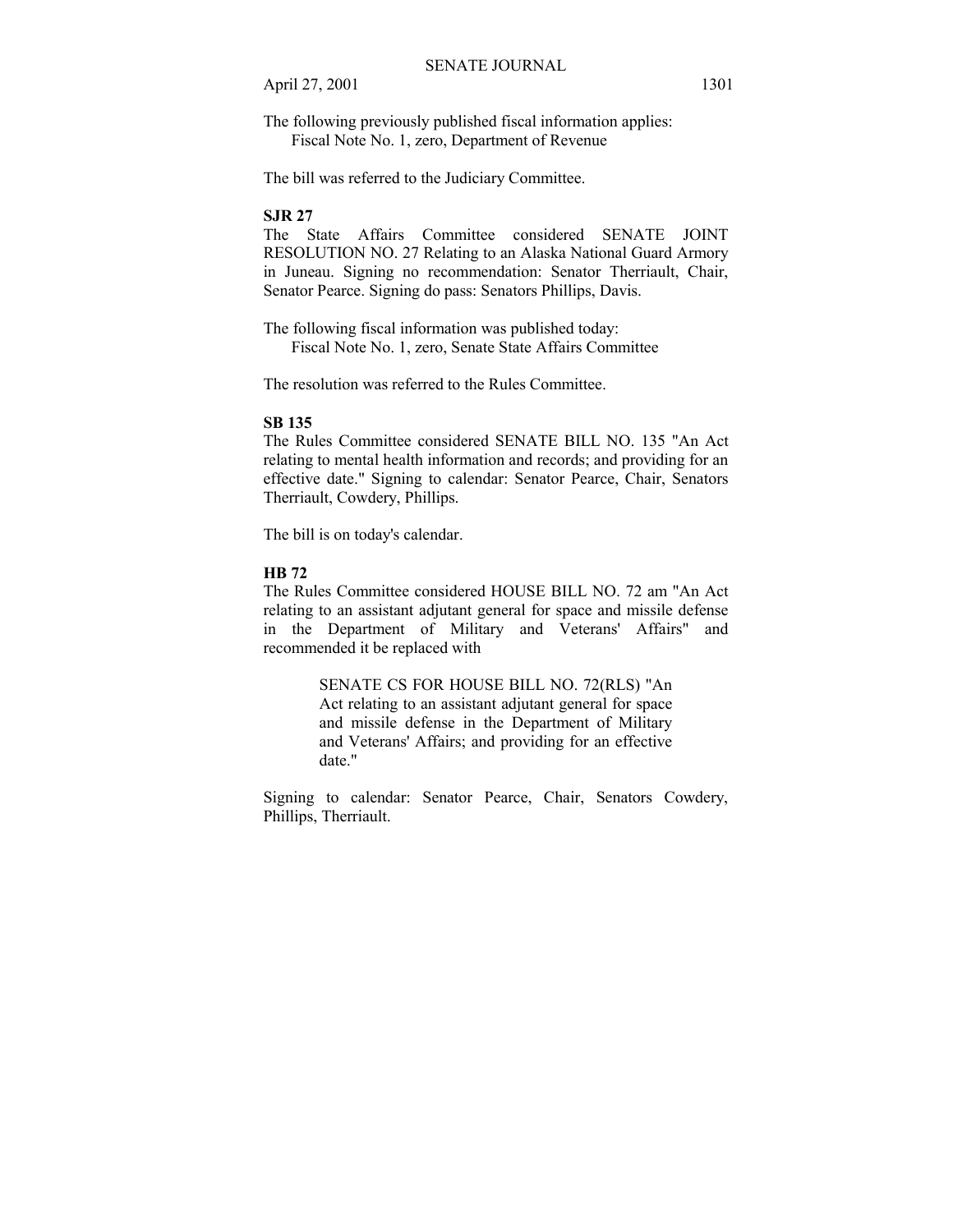The following previously published fiscal information applies: Fiscal Note No. 1, Dept. of Military & Veterans Affairs

The bill is on today's calendar.

# **HB 150**

The Rules Committee considered HOUSE BILL NO. 150 "An Act relating to insurance premiums for rental motor vehicles." Signing to calendar: Senator Pearce, Chair, Senators Therriault, Cowdery, Phillips.

The bill is on today's calendar.

#### **HJR 19**

The Rules Committee considered HOUSE JOINT RESOLUTION NO. 19 Urging the United States Congress to pass legislation to fund the acquisition of high-resolution digital orthoimagery and digital elevation data for the entire state of Alaska. Signing to calendar: Senator Pearce, Chair, Senators Phillips, Cowdery, Therriault.

The resolution is on today's calendar.

# **Introduction and Reference of Senate Resolutions**

# **SCR 12**  SENATE CONCURRENT RESOLUTION NO. 12 BY SENATOR WARD,

Relating to federal labeling requirements for farmed salmon.

was read the first time and referred to the Resources Committee.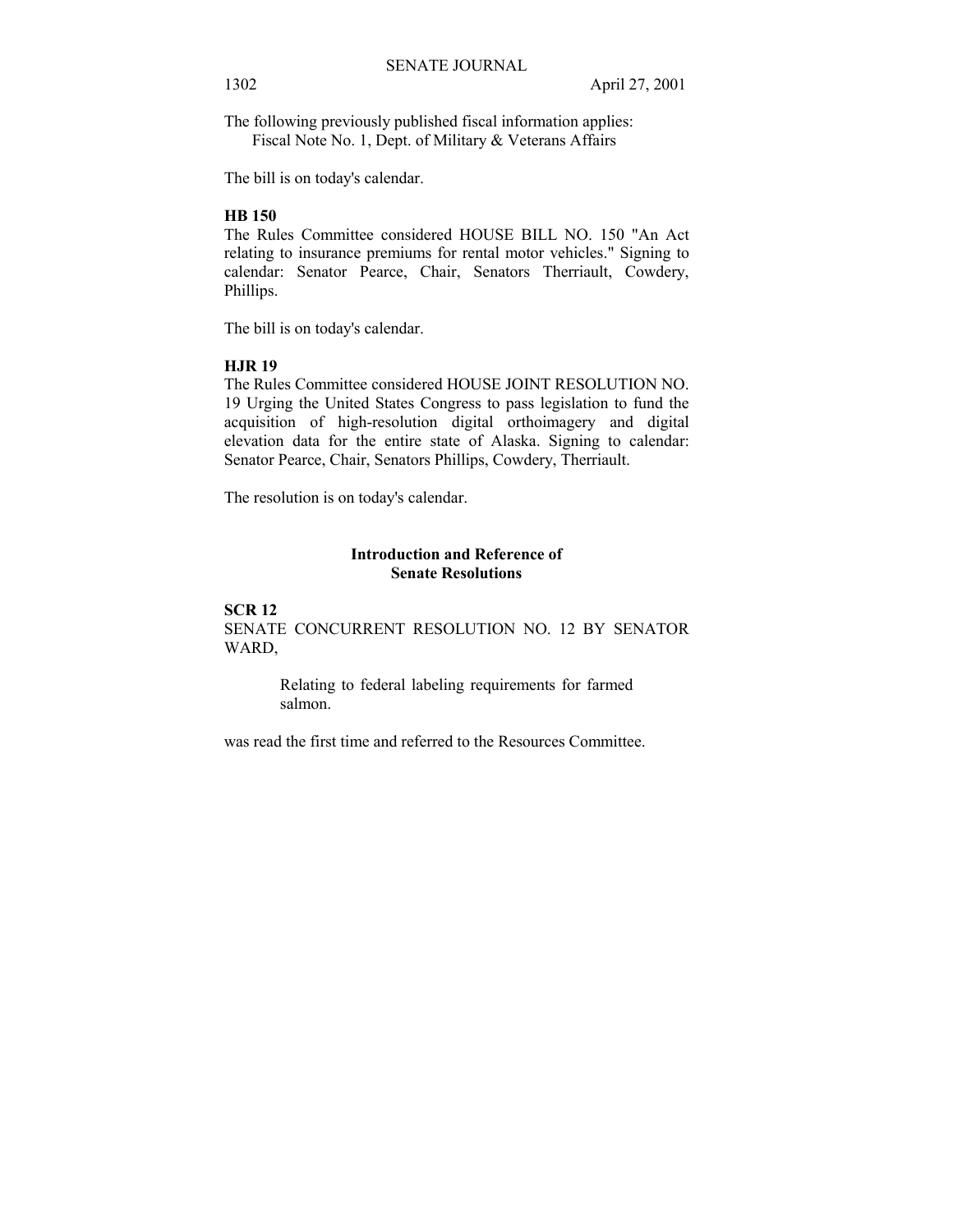#### **SJR 29**

SENATE JOINT RESOLUTION NO. 29 BY SENATOR WARD,

Relating to the labeling of finfish as wild or farmed.

was read the first time and referred to the Resources Committee.

# **SJR 30**

SENATE JOINT RESOLUTION NO. 30 BY THE SENATE TRANSPORTATION COMMITTEE,

> Urging the United States Forest Service to acknowledge all of the rights of the state to rights-ofway to state highways that pass through federal land.

was read the first time and referred to the Rules Committee.

#### **Introduction and Reference of Senate Bills**

#### **SB 207**

SENATE BILL NO. 207 BY SENATOR DAVIS, entitled:

"An Act relating to retirement contributions and benefits under the public employees' retirement system of certain state employees who are employed as child protection workers or who supervise child protection workers."

was read the first time and referred to the Health, Education and Social Services, Judiciary and Finance Committees.

# **SB 208**

SENATE BILL NO. 208 BY SENATOR WARD, entitled:

"An Act relating to the labeling of, the advertising of, and the disclosure of certain information about halibut, salmon, halibut products, and salmon products."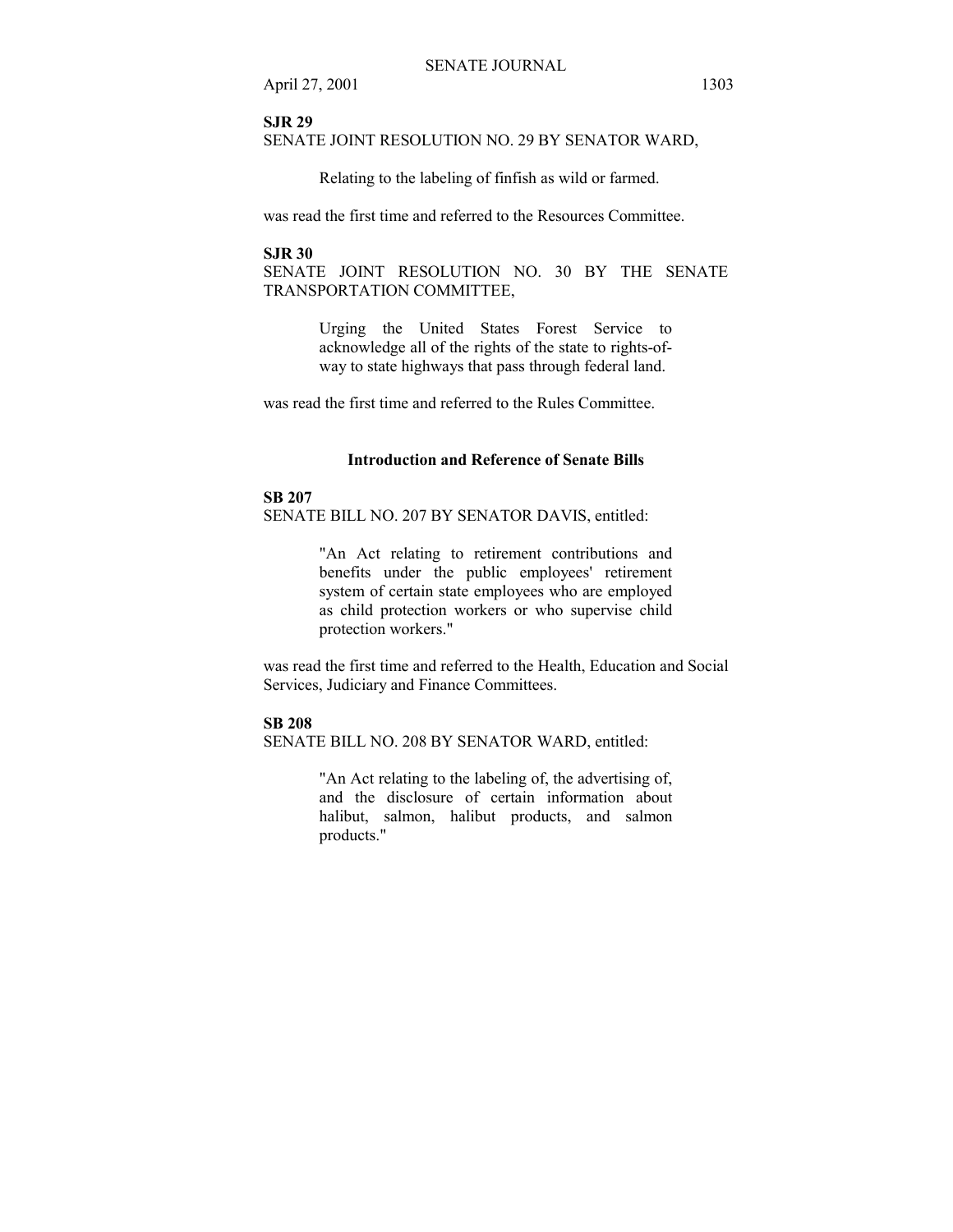was read the first time and referred to the Labor and Commerce **Committee** 

## **SB 209**

SENATE BILL NO. 209 BY SENATOR LEMAN, entitled:

"An Act relating to legislative approval of certain land leases by the Alaska Railroad Corporation."

was read the first time and referred to the Transportation and Resources Committees.

#### **SB 210**

SENATE BILL NO. 210 BY SENATOR KELLY, entitled:

"An Act relating to the constitutional right to privacy."

was read the first time and referred to the Judiciary Committee.

# **Consideration of the Calendar**

#### **Second Reading of Senate Bills**

# **SB 135**

SENATE BILL NO. 135 "An Act relating to mental health information and records; and providing for an effective date" was read the second time.

Senator Taylor, Chair, moved and asked unanimous consent for the adoption of the Judiciary Committee Substitute offered on page 1276. Without objection, CS FOR SENATE BILL NO. 135(JUD) "An Act relating to mental health records, communications, and information; and providing for an effective date" was adopted and read the second time.

Senator Leman moved and asked unanimous consent that the bill be considered engrossed, advanced to third reading and placed on final passage. Without objection, it was so ordered.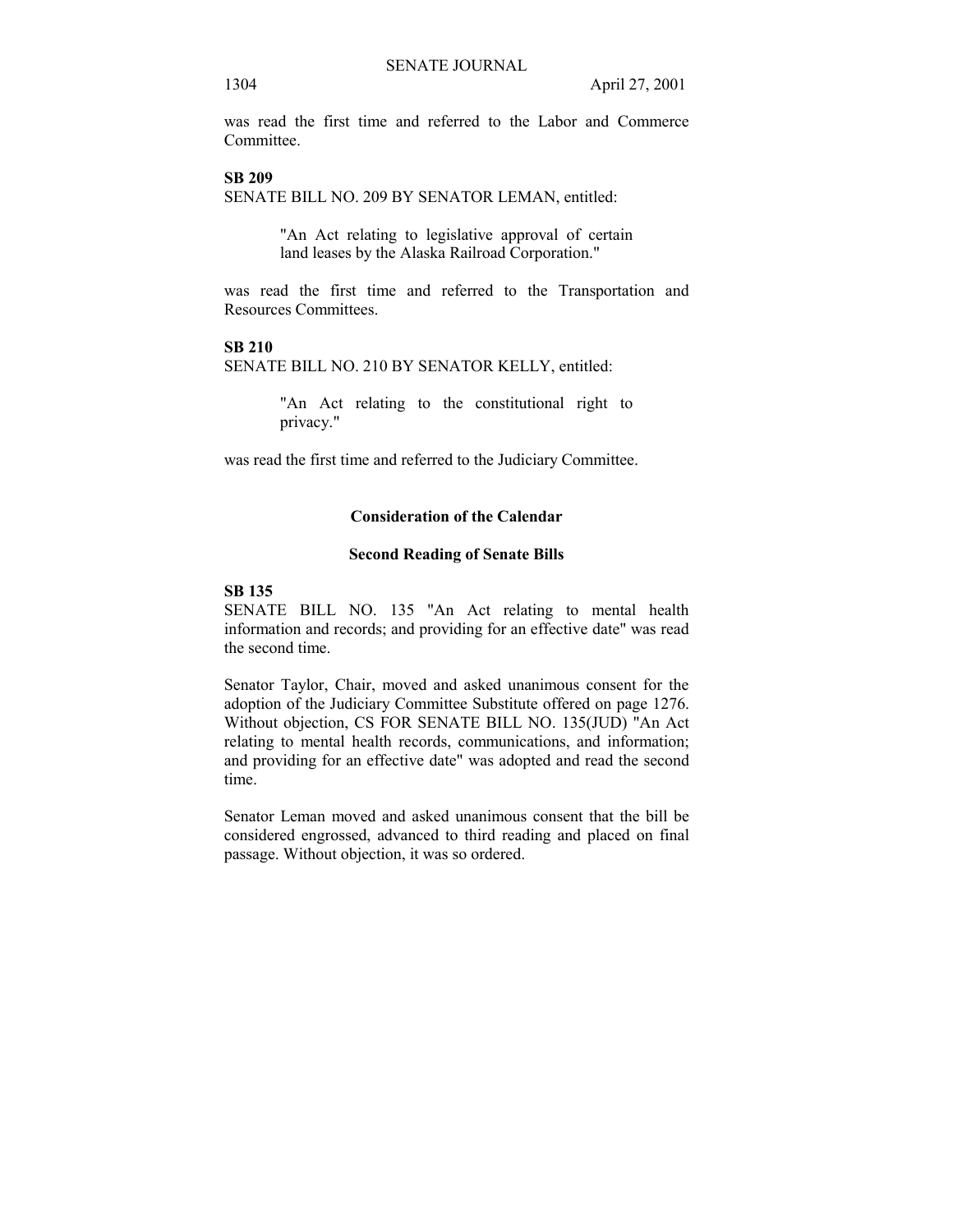CS FOR SENATE BILL NO. 135(JUD) was read the third time.

The question being: "Shall CS FOR SENATE BILL NO. 135(JUD) "An Act relating to mental health records, communications, and information; and providing for an effective date" pass the Senate?" The roll was taken with the following result:

CSSB 135(JUD) Third Reading - Final Passage Effective Date

# **YEAS: 20 NAYS: 0 EXCUSED: 0 ABSENT: 0**

Yeas: Austerman, Cowdery, Davis, Donley, Ellis, Elton, Green, Halford, Hoffman, Kelly, Leman, Lincoln, Olson, Pearce, Phillips, Taylor, Therriault, Torgerson, Ward, Wilken

and so, CS FOR SENATE BILL NO. 135(JUD) passed the Senate.

Senator Leman moved and asked unanimous consent that the vote on the passage of the bill be considered the vote on the effective date clause. Without objection, it was so ordered and the bill was referred to the Secretary for engrossment.

#### **Second Reading of House Bills**

#### **HB 72**

HOUSE BILL NO. 72 am "An Act relating to an assistant adjutant general for space and missile defense in the Department of Military and Veterans' Affairs" was read the second time.

Senator Pearce, Chair, moved and asked unanimous consent for the adoption of the Rules Senate Committee Substitute offered on page 1301. Without objection, SENATE CS FOR HOUSE BILL NO. 72(RLS) "An Act relating to an assistant adjutant general for space and missile defense in the Department of Military and Veterans' Affairs; and providing for an effective date" was adopted and read the second time.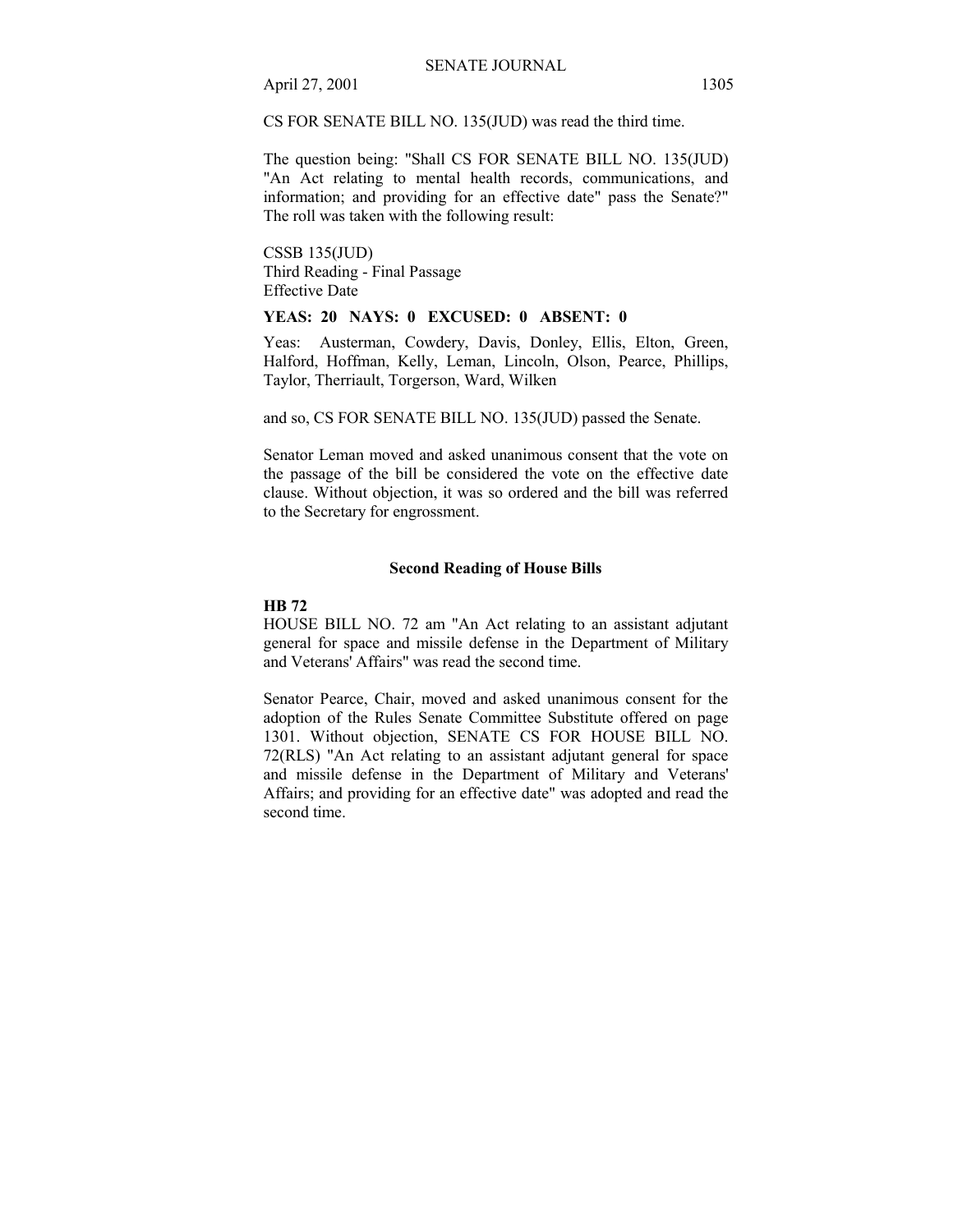Senator Leman moved and asked unanimous consent that the bill be considered engrossed, advanced to third reading and placed on final passage. Without objection, it was so ordered.

SENATE CS FOR HOUSE BILL NO. 72 (RLS) was read the third time.

The question being: "Shall SENATE CS FOR HOUSE BILL NO. 72(RLS) "An Act relating to an assistant adjutant general for space and missile defense in the Department of Military and Veterans' Affairs; and providing for an effective date" pass the Senate?" The roll was taken with the following result:

SCS HB 72(RLS) Third Reading - Final Passage Effective Date

#### **YEAS: 20 NAYS: 0 EXCUSED: 0 ABSENT: 0**

Yeas: Austerman, Cowdery, Davis, Donley, Ellis, Elton, Green, Halford, Hoffman, Kelly, Leman, Lincoln, Olson, Pearce, Phillips, Taylor, Therriault, Torgerson, Ward, Wilken

and so, SENATE CS FOR HOUSE BILL NO. 72(RLS) passed the Senate.

Senator Leman moved and asked unanimous consent that the vote on the passage of the bill be considered the vote on the effective date clause. Without objection, it was so ordered and the bill was referred to the Secretary for engrossment.

#### **HB 150**

HOUSE BILL NO. 150 "An Act relating to insurance premiums for rental motor vehicles" was read the second time.

Senator Leman moved and asked unanimous consent that the bill be advanced to third reading and placed on final passage. Senator Donley objected.

Senator Leman moved and asked unanimous consent to withdraw his advancement motion. Without objection, it was so ordered.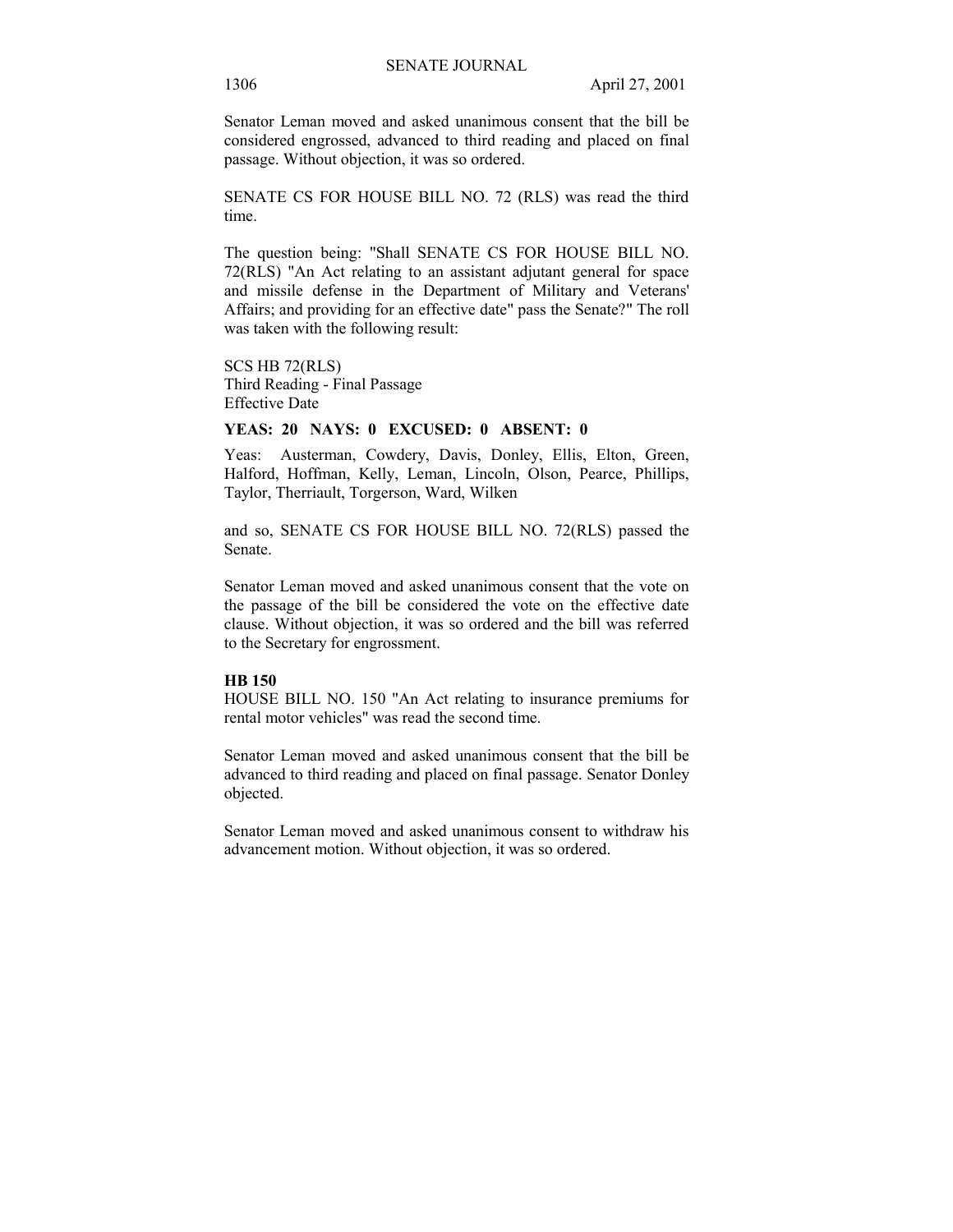HOUSE BILL NO. 150 will be on the April 28 calendar.

# **Third Reading of Senate Bills**

## **SB 184**

SENATE BILL NO. 184 "An Act relating to user contributions toward the cost of construction of certain water and sewage facilities" was read the third time.

Senator Lincoln moved that the bill be returned to second reading for the purpose of a specific amendment, that being Amendment No. 1. Without objection, the bill was returned to second reading.

Senators Lincoln, Olson, Hoffman offered Amendment No. 1:

Page 1, line 8, following "users":

 Insert "**; for purposes of this requirement, federal money used for the cost of construction of a facility may be considered to be a contribution from the user**s"

Senator Lincoln moved for the adoption of Amendment No. 1. Senator Donley objected.

The question being: "Shall Amendment No. 1 be adopted?" The roll was taken with the following result:

SB 184 Second Reading Amendment No. 1

# **YEAS: 8 NAYS: 12 EXCUSED: 0 ABSENT: 0**

Yeas: Davis, Ellis, Elton, Hoffman, Lincoln, Olson, Therriault, Torgerson

Nays: Austerman, Cowdery, Donley, Green, Halford, Kelly, Leman, Pearce, Phillips, Taylor, Ward, Wilken

and so, Amendment No. 1 failed.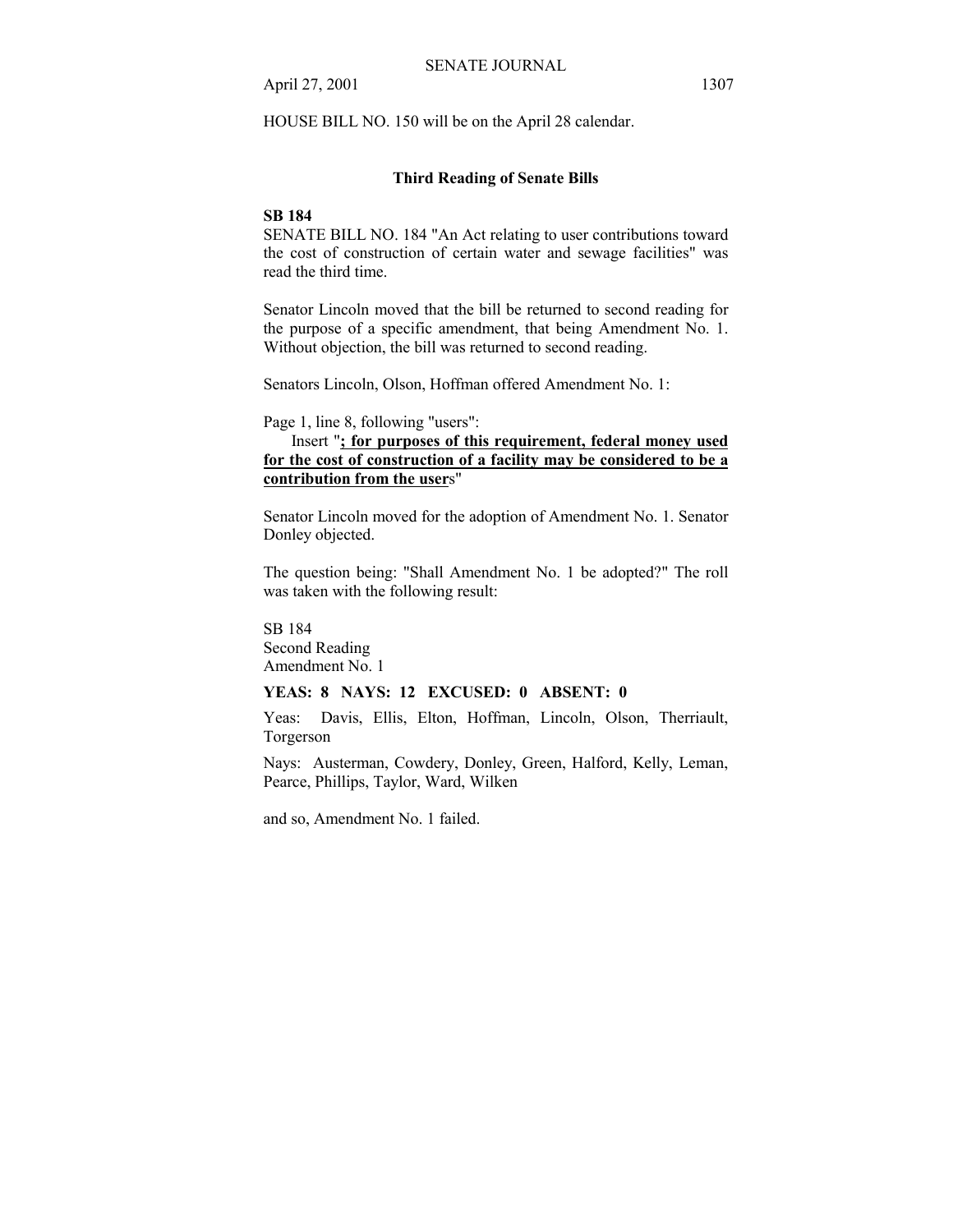SENATE BILL NO. 184 was automatically in third reading.

The question being: "Shall SENATE BILL NO. 184 "An Act relating to user contributions toward the cost of construction of certain water and sewage facilities" pass the Senate?" The roll was taken with the following result:

SB 184 Third Reading - Final Passage

#### **YEAS: 11 NAYS: 8 EXCUSED: 0 ABSENT: 1**

Yeas: Cowdery, Donley, Green, Halford, Kelly, Leman, Pearce, Phillips, Taylor, Ward, Wilken

Nays: Austerman, Davis, Ellis, Elton, Hoffman, Lincoln, Olson, Torgerson

Absent: Therriault

and so, SENATE BILL NO. 184 passed the Senate.

Senator Ellis gave notice of reconsideration.

#### **Second Reading of House Resolutions**

## **HJR 19**

HOUSE JOINT RESOLUTION NO. 19 Urging the United States Congress to pass legislation to fund the acquisition of high-resolution digital orthoimagery and digital elevation data for the entire state of Alaska, was read the second time.

Senator Leman moved and asked unanimous consent that the resolution be advanced to third reading and placed on final passage. Without objection, it was so ordered.

HOUSE JOINT RESOLUTION NO. 19 was read the third time.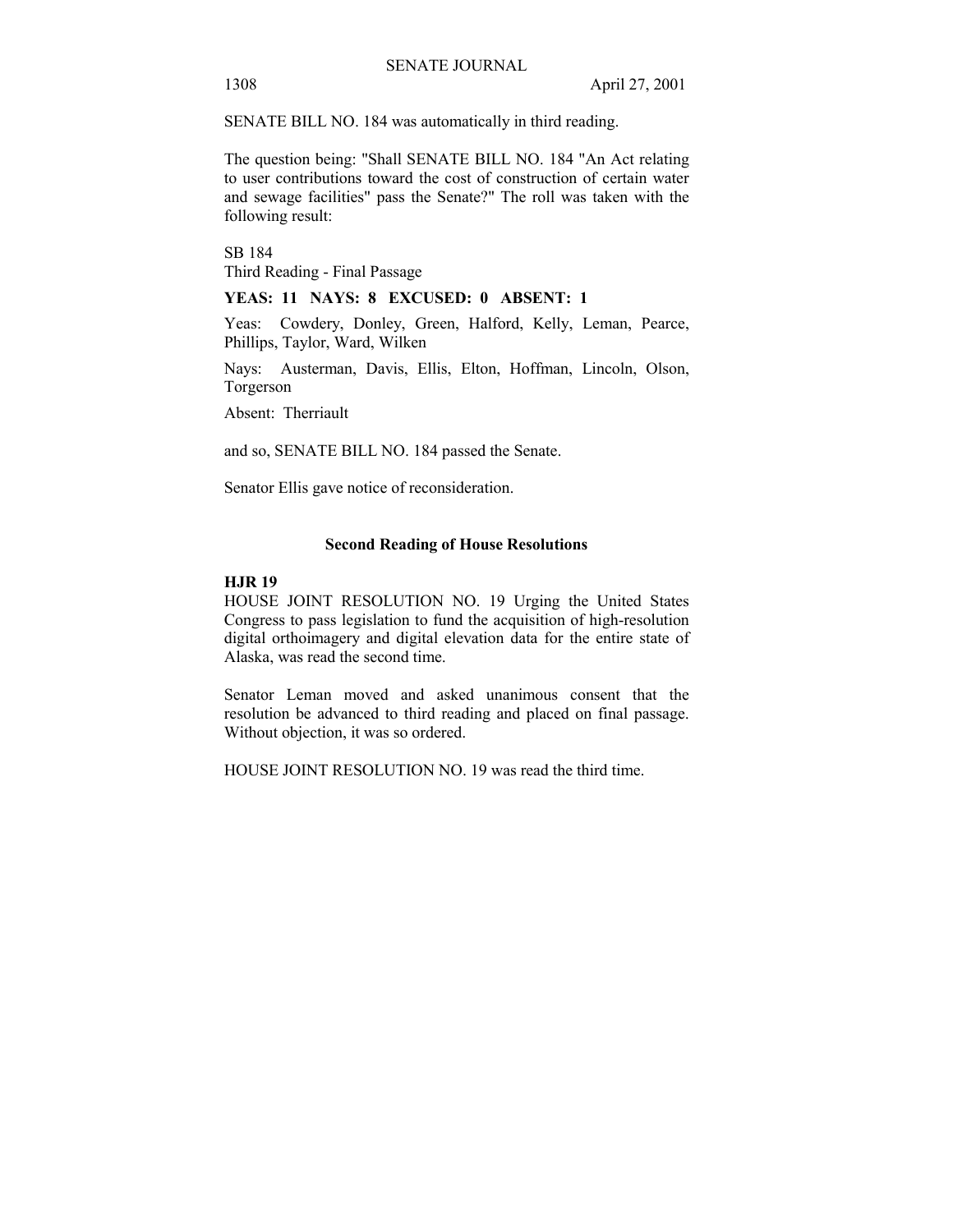The question being: "Shall HOUSE JOINT RESOLUTION NO. 19 Urging the United States Congress to pass legislation to fund the acquisition of high-resolution digital orthoimagery and digital elevation data for the entire state of Alaska, pass the Senate?" The roll was taken with the following result:

HJR 19 Third Reading - Final Passage

**YEAS: 19 NAYS: 0 EXCUSED: 0 ABSENT: 1** 

Yeas: Austerman, Cowdery, Davis, Donley, Ellis, Elton, Green, Halford, Hoffman, Kelly, Leman, Lincoln, Olson, Pearce, Phillips, Taylor, Torgerson, Ward, Wilken

Absent: Therriault

and so, HOUSE JOINT RESOLUTION NO. 19 passed the Senate, was signed by the President and Secretary and returned to the House.

#### **Citations**

Honoring – The Community of Cold Bay Senator(s) Hoffman, Wilken, Leman, Pearce, Elton, Davis, Lincoln, Austerman, Taylor, Kelly, Green, Halford Representative(s) Moses

 $Honoring - Al Scholz$ Representative(s) Guess Senator(s) Ellis, Wilken, Hoffman, Pearce, Donley, Elton, Davis, Lincoln, Austerman, Taylor, Kelly, Green, Halford

Honoring – Anchorage Latino Lions Food Distribution Representative(s) Guess Senator(s) Ellis, Ward, Wilken, Hoffman, Leman, Pearce, Donley, Elton, Davis, Lincoln, Austerman, Taylor, Kelly, Green, Phillips, Halford

Honoring – Megan McDermott, Special Olympian Representative(s) Croft Senator(s) Ellis, Wilken, Hoffman, Leman, Pearce, Donley, Elton, Davis, Lincoln, Austerman, Taylor, Kelly, Green, Halford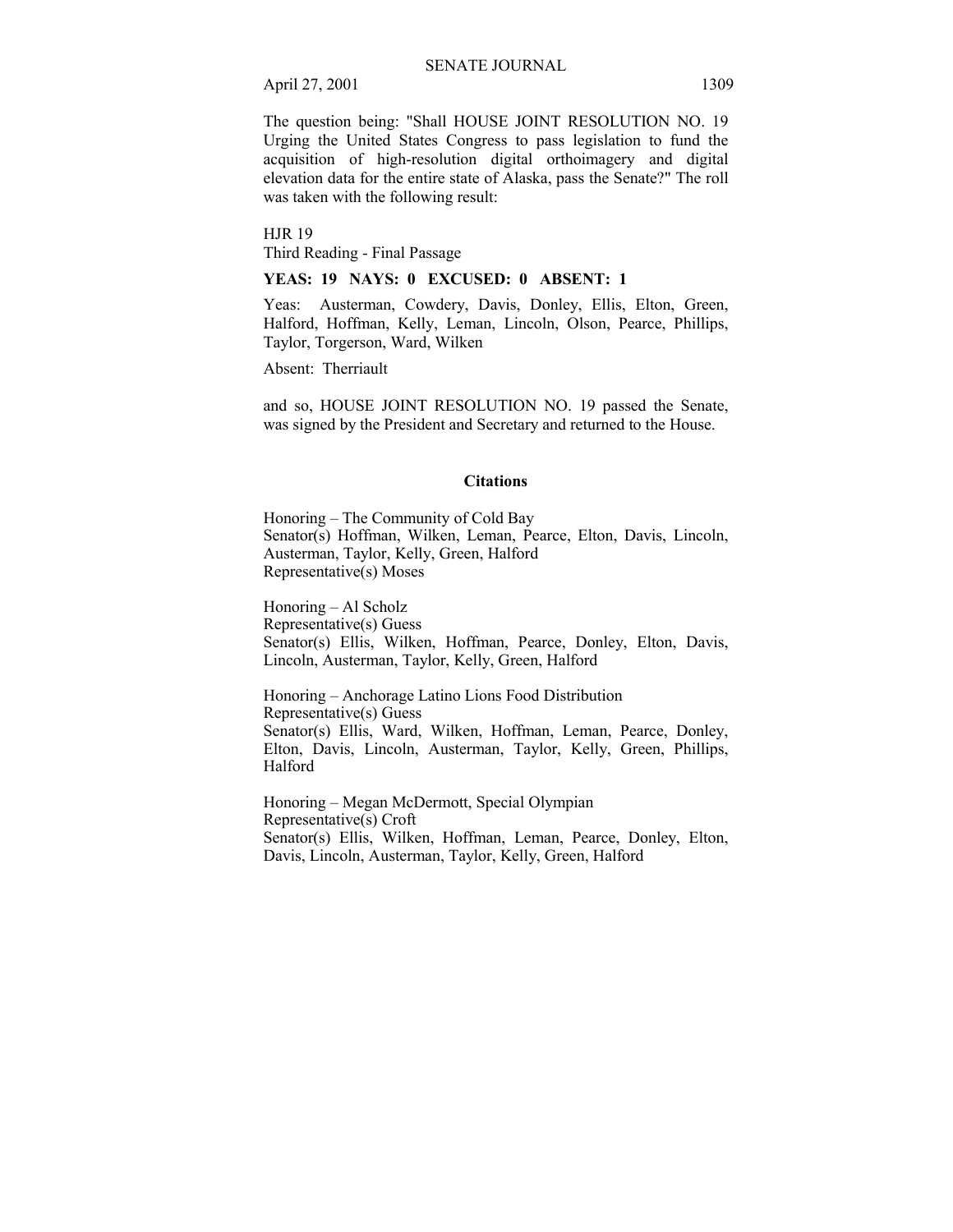In Memoriam – Patricia Gail DeBusschere Representative(s) Chenault Senator(s) Ward, Wilken, Hoffman, Leman, Pearce, Elton, Davis, Lincoln, Austerman, Taylor, Kelly, Green, Halford

In Memoriam – Eloise Hershberger Representative(s) Chenault Senator(s) Ward, Wilken, Hoffman, Leman, Pearce, Elton, Davis, Lincoln, Austerman, Taylor, Kelly, Green, Halford

Senator Leman moved and asked unanimous consent that the citations be adopted. Without objection, the citations were adopted and referred to the Secretary for transmittal.

#### **Unfinished Business**

### **SB 152**

The reconsideration on SENATE BILL NO. 152 "An Act relating to the handling of and interest on contract controversies involving the Department of Transportation and Public Facilities or state agencies to whom the Department of Transportation and Public Facilities delegates the responsibility for handling the controversies" was not taken up this legislative day and the bill was referred to the Secretary for engrossment.

#### **SB 183**

The reconsideration on SENATE BILL NO. 183 "An Act relating to public interest litigants and to attorney fees; and amending Rule 82, Alaska Rules of Civil Procedure" was not taken up this legislative day and the bill was referred to the Secretary for engrossment.

Senator Green, Chair, moved and asked unanimous consent that Uniform Rule 23 be waived for the Health, Education and Social Services Committee meeting on April 27. Without objection, it was so ordered.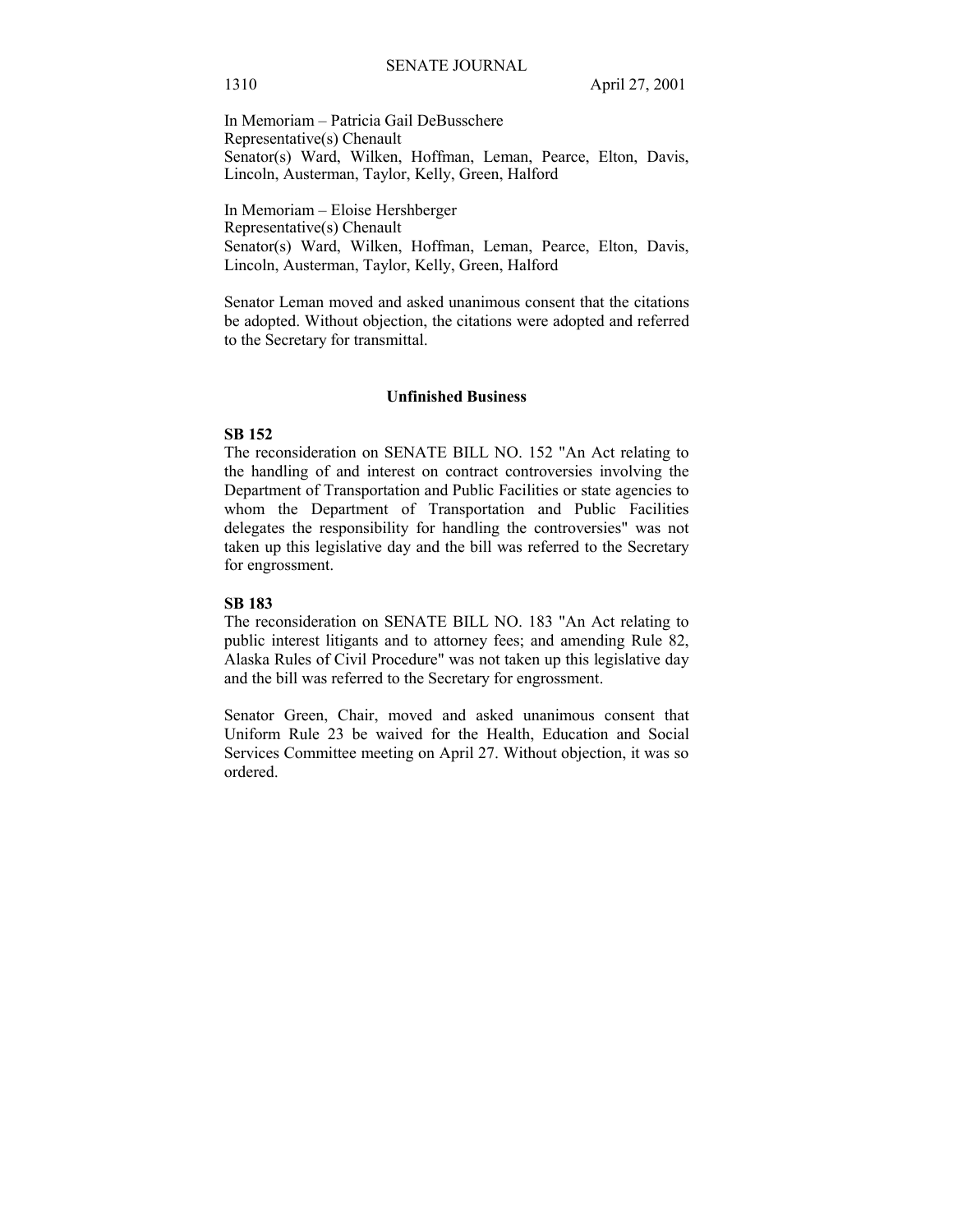#### **Announcements**

Announcements are at the end of the journal.

## **Engrossment**

# **SB 135**

CS FOR SENATE BILL NO. 135(JUD) "An Act relating to mental health records, communications, and information; and providing for an effective date" was engrossed, signed by the President and Secretary and transmitted to the House for consideration.

#### **SB 152**

SENATE BILL NO. 152 "An Act relating to the handling of and interest on contract controversies involving the Department of Transportation and Public Facilities or state agencies to whom the Department of Transportation and Public Facilities delegates the responsibility for handling the controversies" was engrossed, signed by the President and Secretary and transmitted to the House for consideration.

#### **SB 183**

SENATE BILL NO. 183 "An Act relating to public interest litigants and to attorney fees; and amending Rule 82, Alaska Rules of Civil Procedure" was engrossed, signed by the President and Secretary and transmitted to the House for consideration.

#### **HB 72**

SENATE CS FOR HOUSE BILL NO. 72(RLS) "An Act relating to an assistant adjutant general for space and missile defense in the Department of Military and Veterans' Affairs; and providing for an effective date" was engrossed, signed by the President and Secretary and returned to the House for consideration.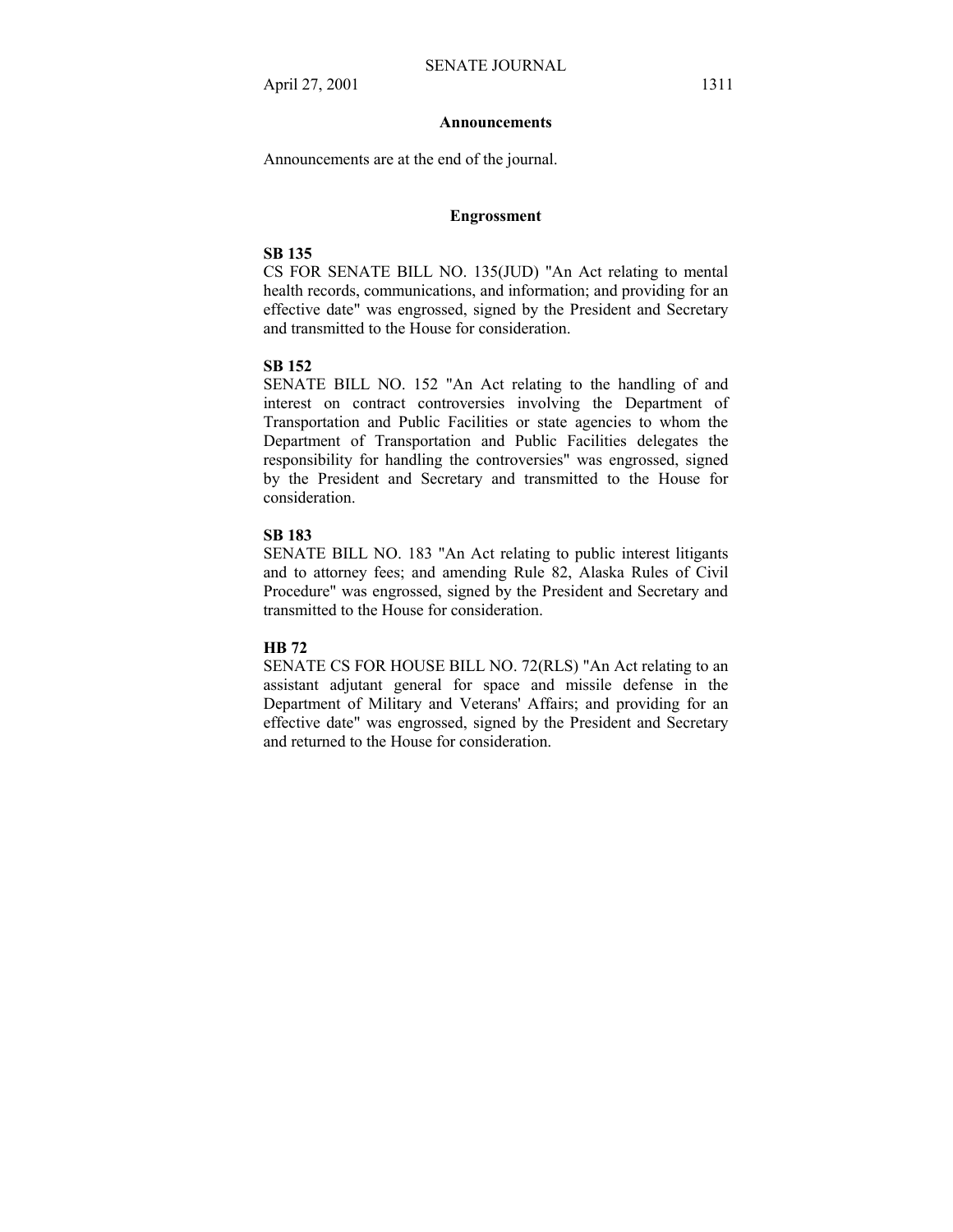# **Enrollment**

# **SB 60**

HOUSE CS FOR CS FOR SENATE BILL NO. 60(RES) "An Act relating to agricultural facilities and operations as private nuisances; and to disclosures in transfers of certain real property located within the vicinity of an agricultural facility or an agricultural operation" was enrolled, signed by the President and Secretary, Speaker and Chief Clerk and the engrossed and enrolled copies transmitted to the Office of the Governor at 9:45 a.m., April 27, 2001.

# **Adjournment**

Senator Leman moved and asked unanimous consent that the Senate stand in adjournment until 11:00 a.m., April 28, 2001. Without objection, the Senate adjourned at 12:48 p.m.

> Heidi Vogel Secretary of the Senate

> > April 2001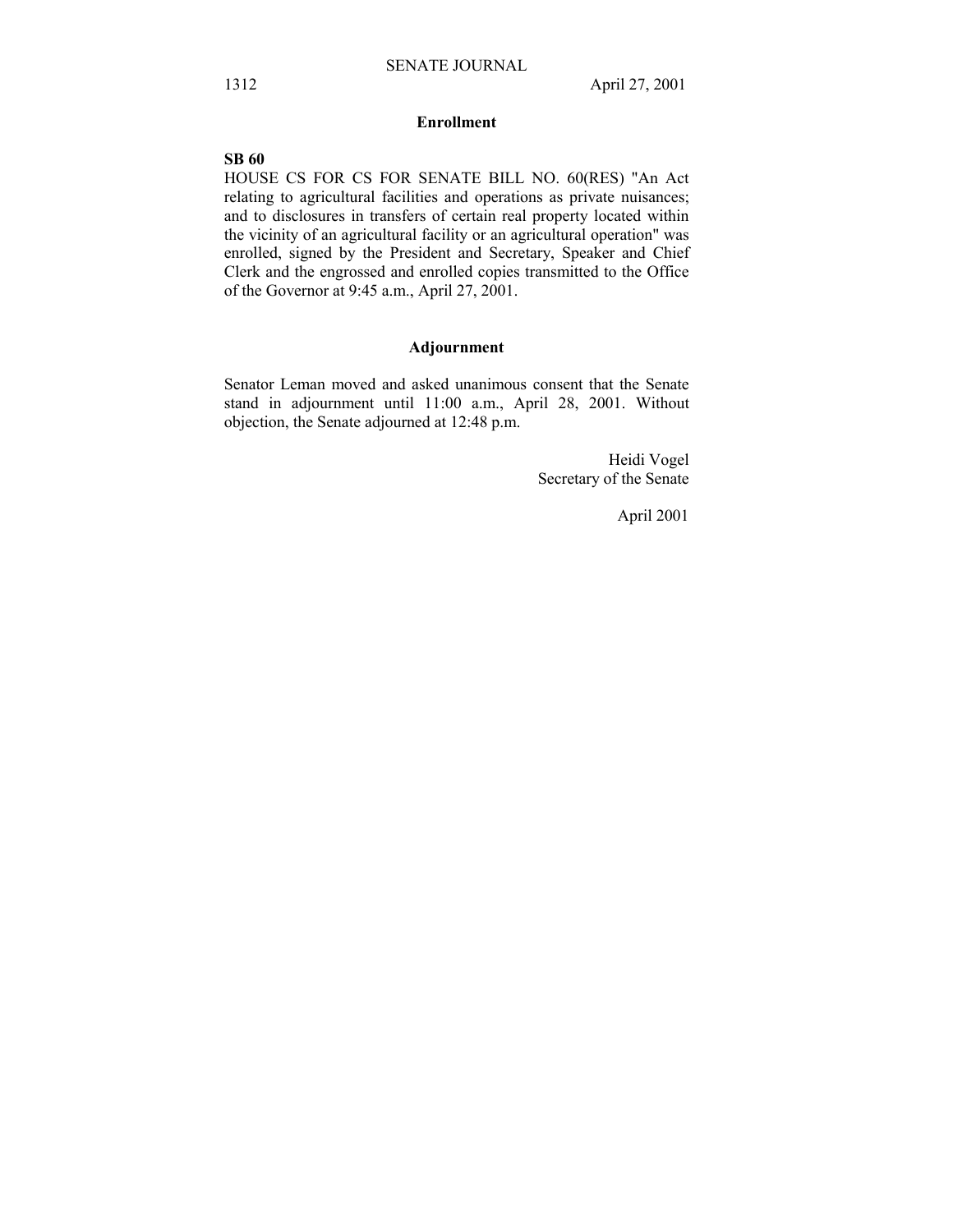#### **Announcements**

Americans with Disabilities Act Notice - Persons with disabilities who require special accommodation or alternative communication formats to access committee meetings may contact the appropriate committee office or the Legislative Information Office in their community. Reasonable advance notice is needed to accommodate the request. For further information, call the ADA Coordinator at 465-3854 Voice/465-4980 TDD.

#### **STANDING COMMITTEES**

+ indicates teleconference

= indicates bill previously heard/scheduled

# **COMMUNITY & REGIONAL AFFAIRS**

- **Apr 27 Friday Fahrenkamp 203 1:30 PM**  -- Rescheduled from 4/25/01 -- + SB 42 FOUNDATION FORMULA INCREASE
- + SB 175 MUNICIPAL PROTESTS OF GAMING PERMITS
- + HB 186 911 SURCHARGE ON WIRELESS TELEPHONES

----------------------------------------

#### **FINANCE**

| <b>Apr 27</b>        |        | Friday                                                                                   | <b>Senate Finance 532</b>                   | 9:00 AM  |
|----------------------|--------|------------------------------------------------------------------------------------------|---------------------------------------------|----------|
|                      |        | += SB 29 APPROP: GOVERNOR'S CAPITAL BUDGET                                               |                                             |          |
| $+$                  |        | Bills Previously Heard/Scheduled                                                         |                                             |          |
| <b>Apr 27</b><br>$+$ |        | Friday<br>+= SB 29 APPROP: GOVERNOR'S CAPITAL BUDGET<br>Bills Previously Heard/Scheduled | <b>Senate Finance 532</b>                   | 6:00 PM  |
|                      | Apr 28 | <b>Saturday</b>                                                                          | <b>Senate Finance 532</b>                   | 10:00 AM |
| $+$                  |        |                                                                                          | SB 198 STATEWIDE SUICIDE PREVENTION COUNCIL |          |
| $+$                  |        | SB 165 EDUCATION TAX ON EMPLOYMENT                                                       |                                             |          |
| $+$                  |        | <b>HB 194 ENTRY PERMIT FEES</b>                                                          |                                             |          |
| $+$                  |        | Bills Previously Heard/Scheduled                                                         |                                             |          |

----------------------------------------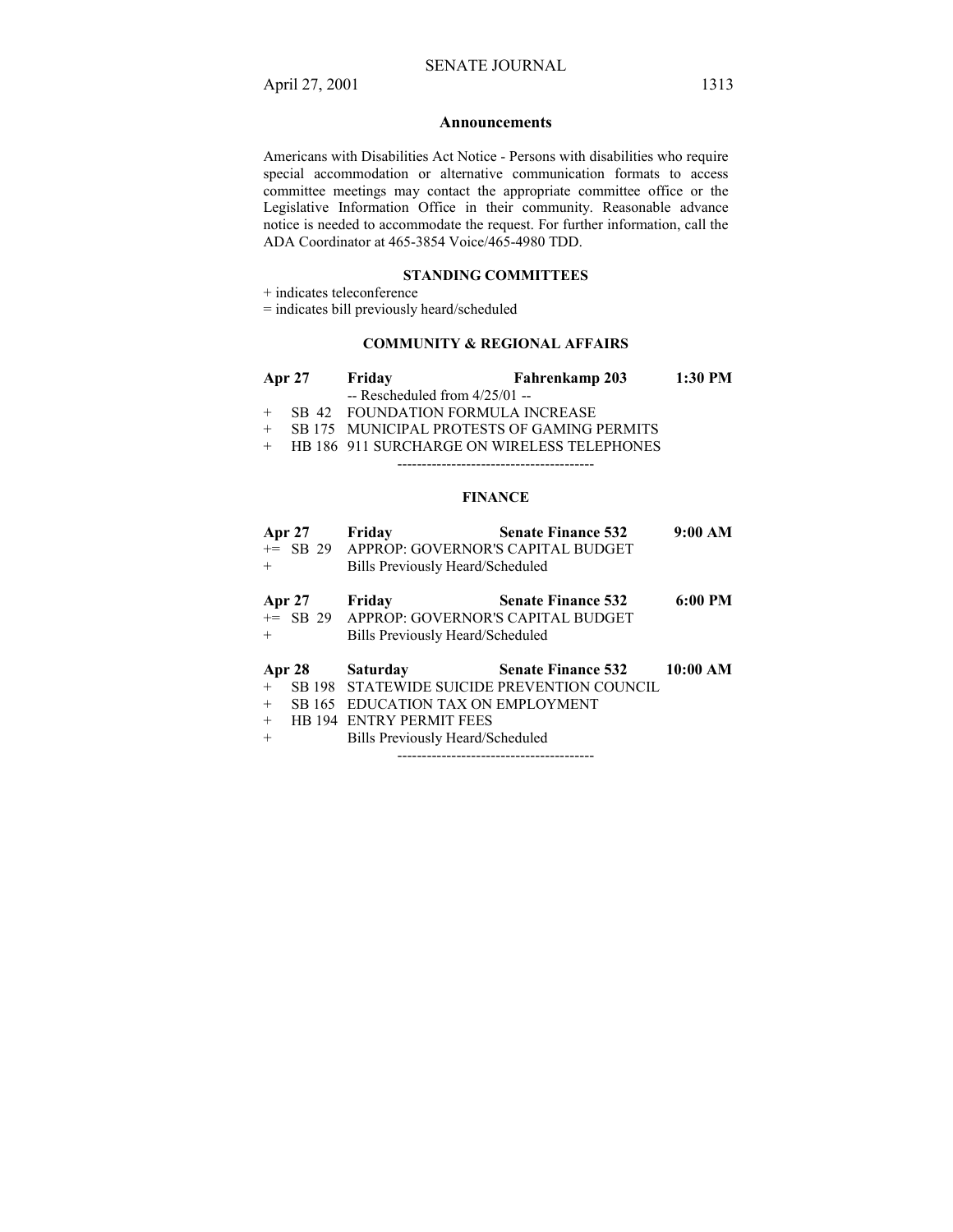# **HEALTH, EDUCATION & SOCIAL SERVICES**

|        | <b>Apr 27</b> | Friday                                             | <b>Butrovich 205</b> | 1:30 PM   |  |
|--------|---------------|----------------------------------------------------|----------------------|-----------|--|
|        |               | <b>Medicaid Discussion</b>                         |                      |           |  |
| $^{+}$ |               | SJR 28 LONG-TERM CARE INSURANCE                    |                      |           |  |
| $+$    |               | HB 76 NEW FACILITIES FOR API                       |                      |           |  |
| $^{+}$ |               | <b>HB 101 CHARTER SCHOOLS</b>                      |                      |           |  |
| $+=$   |               | <b>HB 203 APPROP: STUDY OF SCHOOL COST FACTORS</b> |                      |           |  |
|        |               | += HB 115 EMERGENCY COMMITMENT ORDERS & TREATMENT  |                      |           |  |
|        |               | Bills Previously Heard/Scheduled                   |                      |           |  |
|        | Apr 30        | Monday                                             | <b>Butrovich 205</b> | $1:30$ PM |  |
| $+$    |               | Confirmation Hearings                              |                      |           |  |
| $^{+}$ |               | SB 192 INCREASE CHILD CARE GRANTS                  |                      |           |  |
| $+=$   | SB 38         | MEDICAL ASSISTANCE:BREAST/CERVICAL CANCER          |                      |           |  |
| $+$    | $HCR$ 1       | STATEWIDE COMP ENERGY PLAN TASK FORCE              |                      |           |  |
|        |               | Bills Previously Heard/Scheduled                   |                      |           |  |

# **JUDICIARY**

----------------------------------------

| <b>Apr 27</b> |               | Friday                                                                     | Beltz 211        | 1:30 PM   |  |
|---------------|---------------|----------------------------------------------------------------------------|------------------|-----------|--|
| $+$           |               | SB 170 RAILROAD EMPLOYEE SALARIES AND WAGES                                |                  |           |  |
| $+$           | SB 177        | DRIVING WHILE INTOXICATED: BAC LEVEL/FINES                                 |                  |           |  |
| $+$           | SB 66         | <b>FINANCIAL INSTITUTIONS</b>                                              |                  |           |  |
| $+$           |               | HB 193 MODIFIED BLANKET PRIMARY ELECTION                                   |                  |           |  |
| $+$           |               | HB 172 THERAPEUTIC DRUG AND ALCOHOL COURTS                                 |                  |           |  |
| $+$           |               | <b>Bills Previously Heard/Scheduled</b>                                    |                  |           |  |
|               |               |                                                                            |                  |           |  |
| Apr 30        |               | Monday                                                                     | <b>Beltz 211</b> | $1:30$ PM |  |
| $+$           | HB 16         | HOME RULE COMMUNITIES                                                      |                  |           |  |
| $+$           |               | SB 169 HATE CRIMES: AUTOMATIC WAIVER OF MINORS                             |                  |           |  |
|               |               | + SB 204 WILDFIRES AND NATURAL DISASTERS                                   |                  |           |  |
| $+$           |               | Bills Previously Heard/Scheduled                                           |                  |           |  |
|               |               |                                                                            |                  |           |  |
|               | <b>May 02</b> | Wednesday                                                                  | Beltz 211        | $1:30$ PM |  |
| $+$           |               | HB 187 VANDALISM OF CEMETERIES & GRAVES                                    |                  |           |  |
| $+$           |               | HB 102 THEFT OF PROPELLED VEHICLES                                         |                  |           |  |
| $+$           |               | Bills Previously Heard/Scheduled                                           |                  |           |  |
|               |               |                                                                            |                  |           |  |
|               | May 04        | Friday<br>-- Agenda to be Announced --<br>Bills Previously Heard/Scheduled | Beltz 211        | $1:30$ PM |  |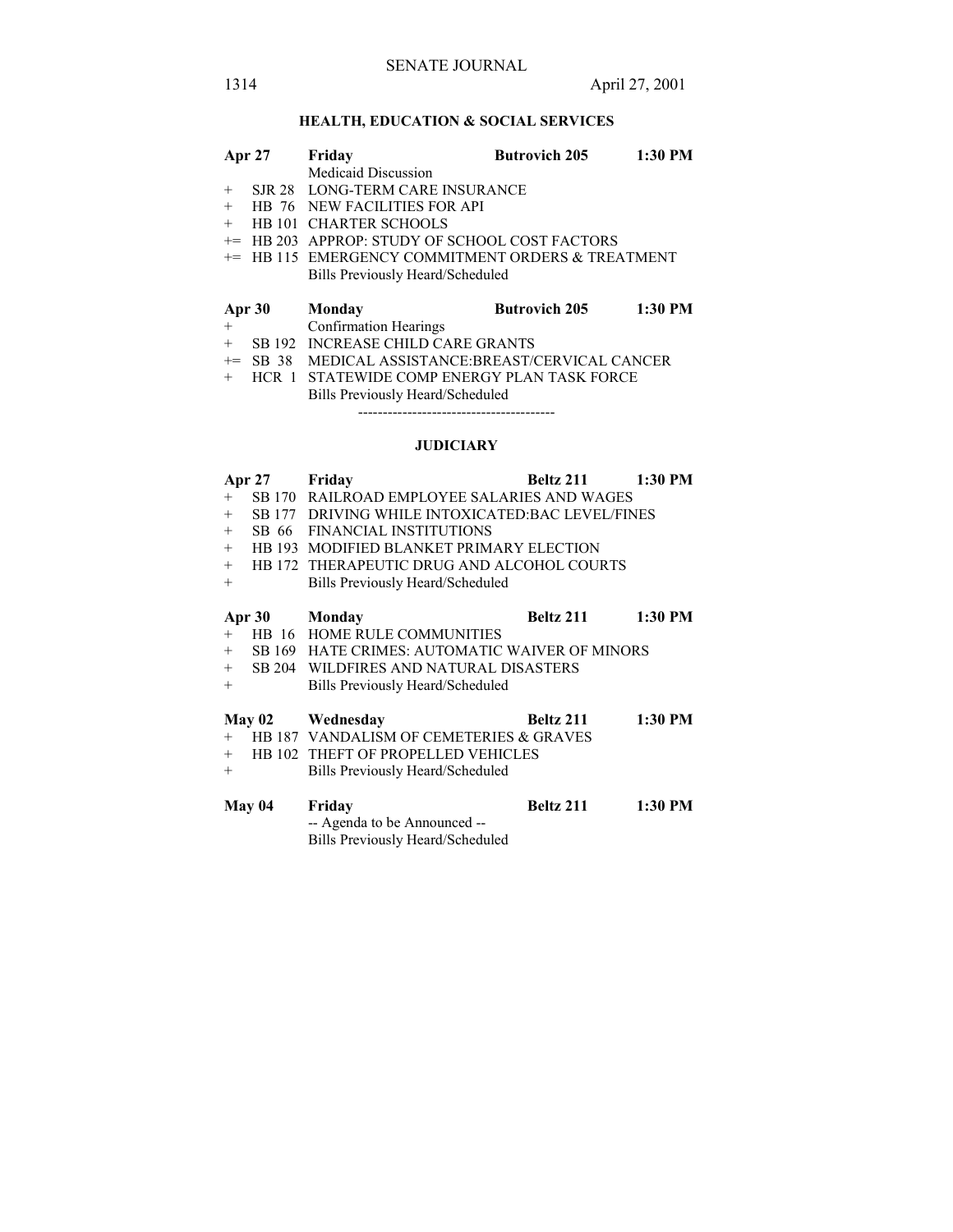# **LABOR & COMMERCE**

|     | Apr 28 Saturday                                  | <b>Beltz 211</b> 9:30 AM |  |
|-----|--------------------------------------------------|--------------------------|--|
|     | -- Time Change --                                |                          |  |
| $+$ | SB 202 EMPLOYMENT OF PERSONS UNDER AGE 19        |                          |  |
| $+$ | SB 151 BRISTOL BAY SALMON CLASSIC                |                          |  |
| $+$ | HB 212 WORKERS' COMP:CONTRACTORS & SUBCONTRACTOR |                          |  |
| $+$ | SB 132 MINIMUM WAGE                              |                          |  |
| $+$ | SB 46 INCREASE MINIMUM HOURLY WAGE               |                          |  |
| $=$ | HB 186 911 SURCHARGE ON WIRELESS TELEPHONES      |                          |  |
|     | <pending referral=""></pending>                  |                          |  |
|     |                                                  |                          |  |

+ Bills Previously Heard/Scheduled ----------------------------------------

#### **RESOURCES**

**Apr 27 Friday Butrovich 205 3:30 PM**  + SCR 10 SALE OF NATURAL GAS TO POWER DATA CENTERS

| May 02 | Wednesday                            | <b>Butrovich 205</b> | 3:30 PM |
|--------|--------------------------------------|----------------------|---------|
|        | Governor's Confirmations:            |                      |         |
|        | Board of Fisheries - Russell Nelson, |                      |         |
|        | Dr. John White                       |                      |         |
|        | Commissioner DNR - Pat Pourchot      |                      |         |

#### **RULES**

----------------------------------------

- **Apr 27 Friday Fahrenkamp 203 10:45 AM** 
	- HB 72 ASST.ADJUTANT GEN.: MISSILE/SPACE DEFENSE
	- SB 135 MENTAL HEALTH INFORMATION AND RECORDS
- = HB 150 INSURANCE PREMIUMS FOR RENTAL VEHICLES
	- HJR 19 DIGITAL ORTHOIMAGERY AND ELEVATION DATA

# **Apr 28 Saturday Fahrenkamp 203**

- -- Upon Motion to Recess--
- SB 29 APPROP: GOVERNOR'S CAPITAL BUDGET <Pending Referral>
- SB 193 STUDY: EFFECTS OF PERMANENT FUND DIVIDEND
- SJR 27 NATIONAL GUARD ARMORY IN JUNEAU
- SJR 30 HIGHWAY RIGHTS-OF-WAY IN FEDERAL AREAS
- HB 127 AIRCRAFT EMERGENCY EQUIPMENT